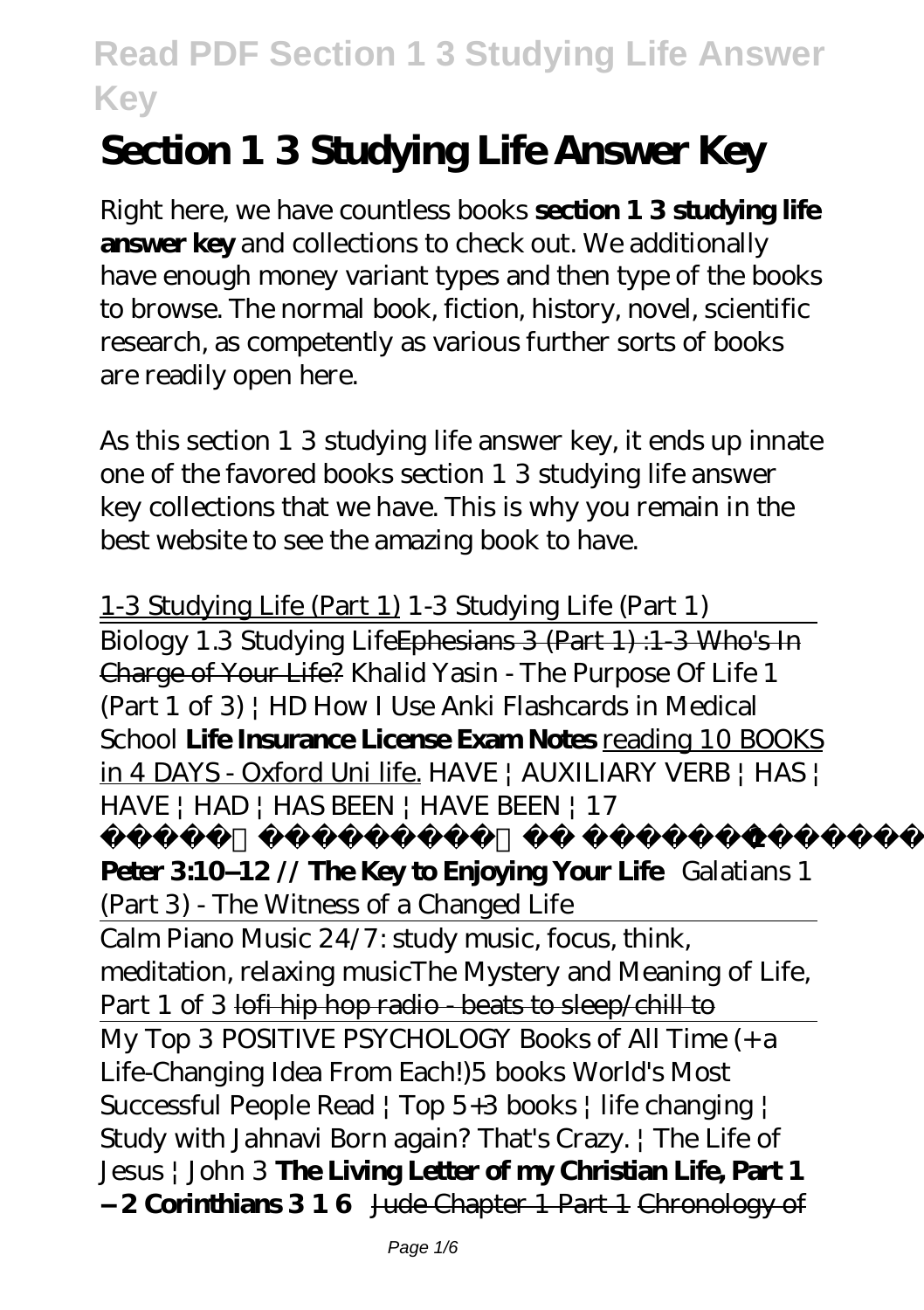### the Apostle Paul's Life - #3 - Galatians for Beginners Section 1 3 Studying Life

Section 1.3 - Studying life. STUDY. Flashcards. Learn. Write. Spell. Test. PLAY. Match. Gravity. Created by. ashleyb-elhs. Terms in this set (25) biology. The type of science that seeks to understand the living world. cell. A collection of living matter enclosed by a barrier that separates the cell from its surroundings and is the basic unit of ...

Section 1.3 - Studying life Flashcards | Quizlet

a collection of living matter enclosed by a barrier that seperates the cell from its surroundings. List some things that are TRUE about CELLS... 1. A cell is the smallest unit of an organism that can be considered alive. 2. A multicellular organism can contain trillions of cells. 3. Organisms are made up of cells.

Studying Life (Section 1-3) Flashcards | Quizlet A cell is a collection of living matter enclosed by a barrier that separates the cell from its surroundings. 3. Circle the letter of each sentence that is true about cells. a. A cell is the smallest unit of an organism that can be considered alive. b. A multicellular organism may contain trillions of cells. c.

Section 1–3 Studying Life - Hanover Area School District 1.3.2 Explain how life can be stud-ied at different levels. Vocabulary Preview Pronounce each of the Vocabulary words for the class, and have stu- ... • Adapted Reading and Study Workbook B, Section 1–3 Technology: • iText, Section 1–3 • Transparencies Plus, Section 1–3 T m i e S a v e r 0002\_0028\_bi\_c07\_te 3/16/06 7:03 PM Page 15.

1-3 Studying Life Section 1-3 Gravette School District-1-3 Studying Life Slide of 45 Characteristics of Living Things Page 2/6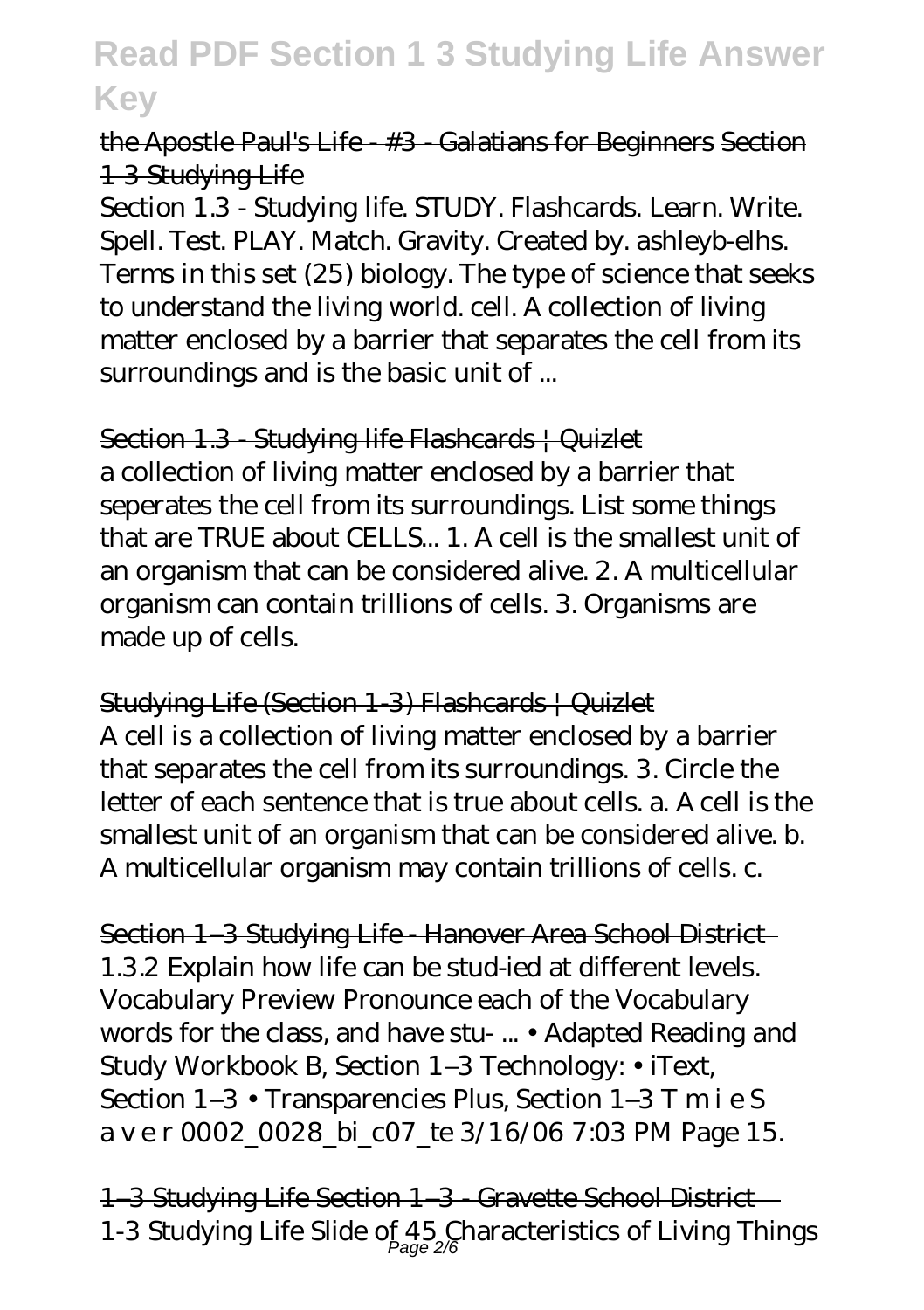Living things share the following characteristics: •made up of units called cells •reproduce •based on a universal genetic code •grow and develop •obtain and use materials and energy •respond to their environment •maintain a stable internal environment •change over time

### 1-3 Studying Life - Springfield Public Schools

1.3 Studying Life Lesson Objectives List the characteristics of living things. Identify the central themes of biology. Explain how life can be studied at different levels. Discuss the importance of a universal system of measurement. Lesson Summary Characteristics of Living Things Biology is the study of life. Living things share these

### 1.3 Studying Life

To get started finding Section 1 3 Studying Life Answer Key , you are right to find our website which has a comprehensive collection of manuals listed. Our library is the biggest of these that have literally hundreds of thousands of different products represented.

Section 1 3 Studying Life Answer Key | bookstorrent.my.id Theory and Scientific Law Section 1-3 A scientific law is a relationship in nature that is supported by many experiments, and no exceptions to these relationships are found. Theory and Scientific Law (cont.)

#### Chapter 1 Biology: The Study of Life

Characteristics... -living things are made of cells. -based on universal genetic code. -obtain and use materials and energy. -grow and develop. -reproduce. -respond to their environment. -maintain a stable internal environnent. -change over time.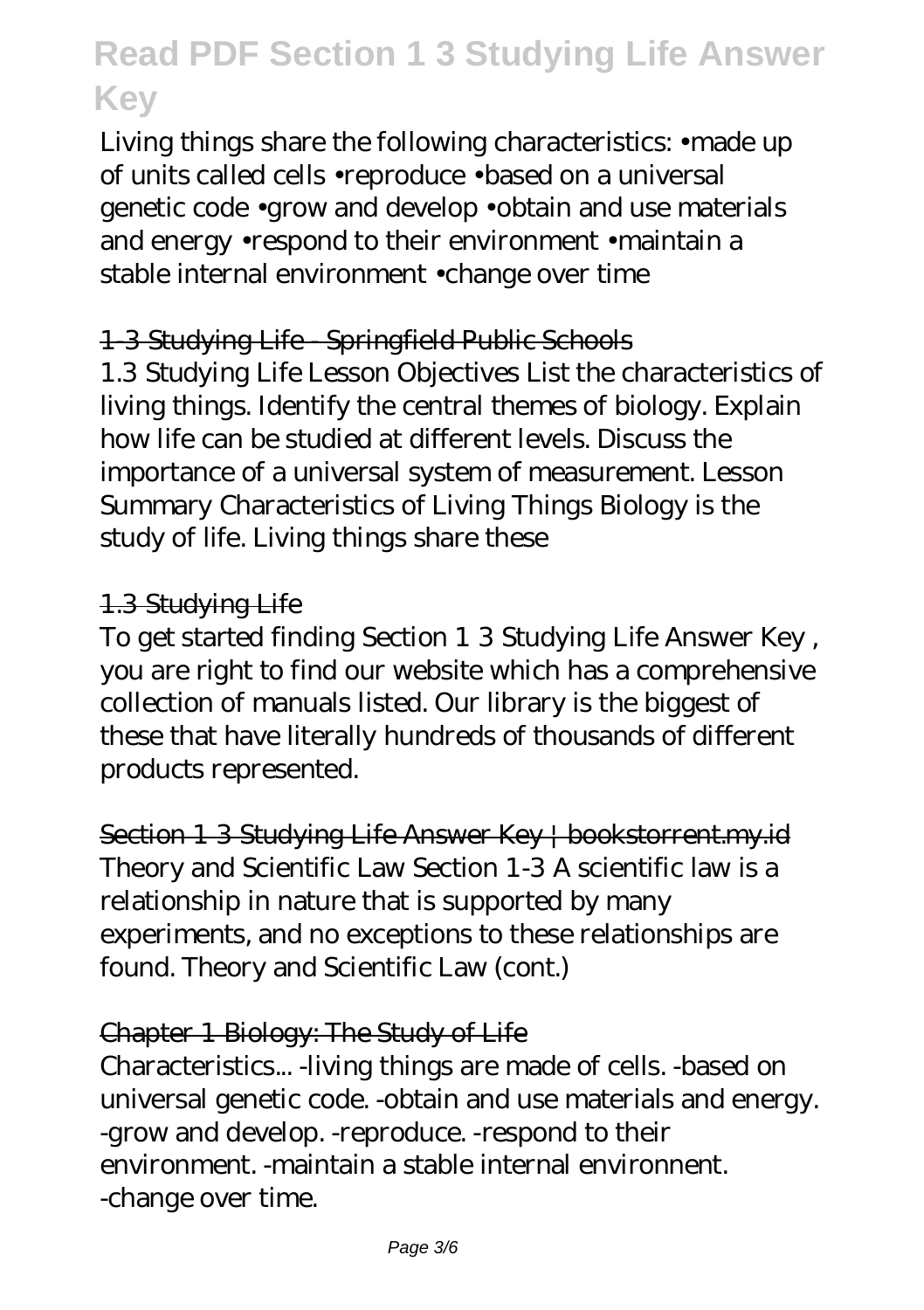### Biology 1.3 Studying Life Flashcards | Quizlet

the study of life. List the characteristics that define life. The characteristics of life that all living things share are that living things are made up of basic units called cells, are based on a universal genetic code, obtain and use materials and energy, grow and develop, reproduce, respond to their environment, maintain a stable internal environment, and change over time.

### Chapter 1.3: Studying Life Flashcards | Quizlet

Section 1-3: Studying Life Living things share characteristics including cellular organization, reproduction, a universal genetic code, growth and development, use of materials and energy, response to their environment, and maintaining an internal stability.

#### Chapter 1

Section 1–3 Studying Life (pages 16–22) This section describes the characteristics of living things. It also explains how life can be studied at different levels. Introduction (page 16) 1. What is biology? Biology is the science that seeks to understand the living world. Characteristics of Living Things (pages 16–20) 2. What is a cell?

Section 1-3 Studying Life Brentsville District High School-1. Science as a way of knowing. 2. Interdependence in nature. 3. Matter and energy. 4. Cellular basis of life. 5. Information and heredity. 6. Unity and diversity of life. 7. Evolution. 8. Structure and function. 9. Homeostasis. 10. Science, technology + society.

1.3 Studying Life (Biology, Prentice Hall) Flashcards ... Reading guide for chapter 1, section 3 of Miller and Levine's Biology, the dragonfly edition. Students read the section and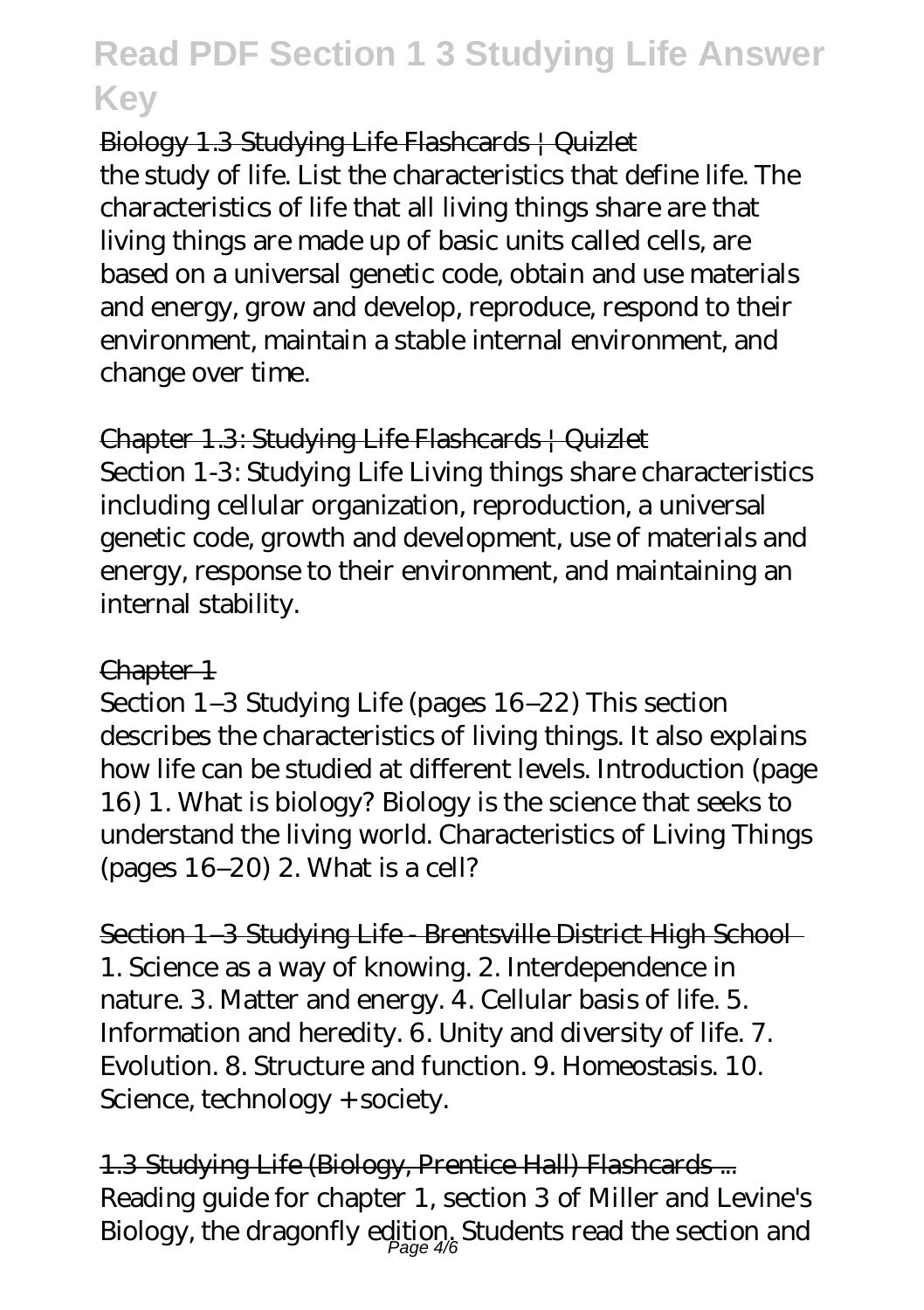fill in the blanks as they read, designed to facilitate close reading of text.

ch 1-3 reading, Studying Life - The Biology Corner Section 1–3 Studying Life (pages 16–22) This section describes some characteristics of living things. It also explains how life can be studied at different levels. Introduction (page 16) 1. What is biology? Characteristics of Living Things (pages 16–20) 2. What is a cell? 3. Circle the letter of each sentence that is true about cells. a.

#### Introduction (page 16)

1.3 Studying Life. Lesson Objectives. List the characteristics of living things. Identify the central themes of biology. Explain how life can be studied at different levels. Discuss the importance of a universal system of measurement. Lesson Summary. Characteristics of Living ThingsBiologyis the study of life.

#### Name Class Date 1.3 Studying Life

Section 1-3 Studying Life (pages 15-22) Key Concepts • What are some characteristics of living things? • How can life be studied at different levels? Introduction (page 15) 1. What is biology? Characteristics of Living Things (pages 15-17) 2. What is a cell? 3. Circle the letter of each sentence that is true about cells. a.

Section 1-3 Studying Life (pages 15-22) - Welcome to Mrs ... BIO section 1-3 Studying Life...FIRST SCORE. Read section 1-3 in your text book and answer the following questions. Answer these questions carefully. Your FIRST score will be recorded in my grade book. This quiz requires you to log in. Please enter your Quia username and password.